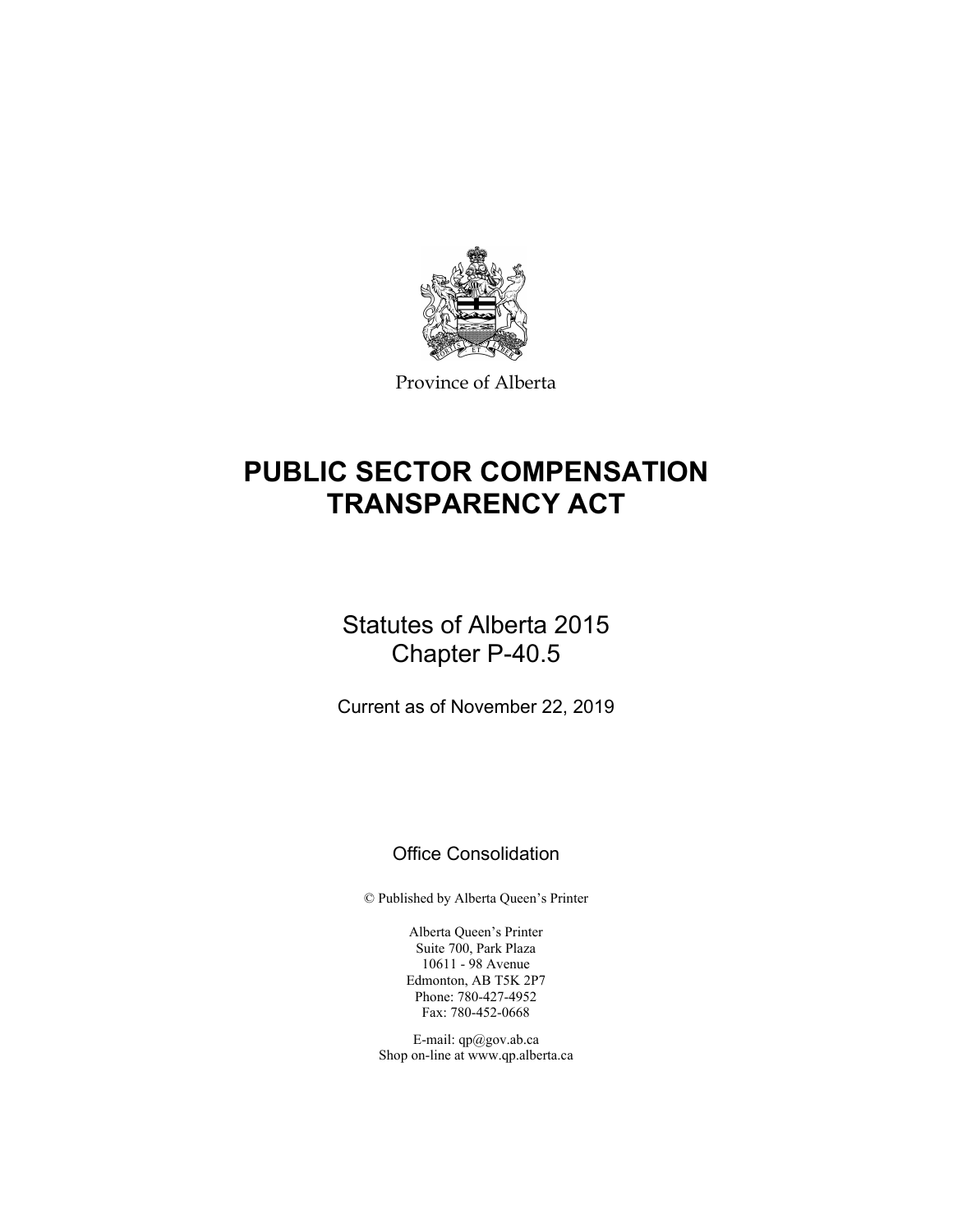#### **Copyright and Permission Statement**

Alberta Queen's Printer holds copyright on behalf of the Government of Alberta in right of Her Majesty the Queen for all Government of Alberta legislation. Alberta Queen's Printer permits any person to reproduce Alberta's statutes and regulations without seeking permission and without charge, provided due diligence is exercised to ensure the accuracy of the materials produced, and Crown copyright is acknowledged in the following format:

© Alberta Queen's Printer, 20\_\_.\*

\*The year of first publication of the legal materials is to be completed.

#### **Note**

All persons making use of this consolidation are reminded that it has no legislative sanction, that amendments have been embodied for convenience of reference only. The official Statutes and Regulations should be consulted for all purposes of interpreting and applying the law.

#### **Regulations**

The following is a list of the regulations made under the *Public Sector Compensation Transparency Act* that are filed as Alberta Regulations under the Regulations Act

|                                                    | Alta. Reg. | Amendments |
|----------------------------------------------------|------------|------------|
| <b>Public Sector Compensation Transparency Act</b> |            |            |
| Public Sector Compensation Transparency            |            |            |
| Dissolved Public Sector Bodies 113/2017            |            |            |
| Public Sector Compensation                         |            |            |
| Transparency General 52/2016  114/2017, 47/2018    |            |            |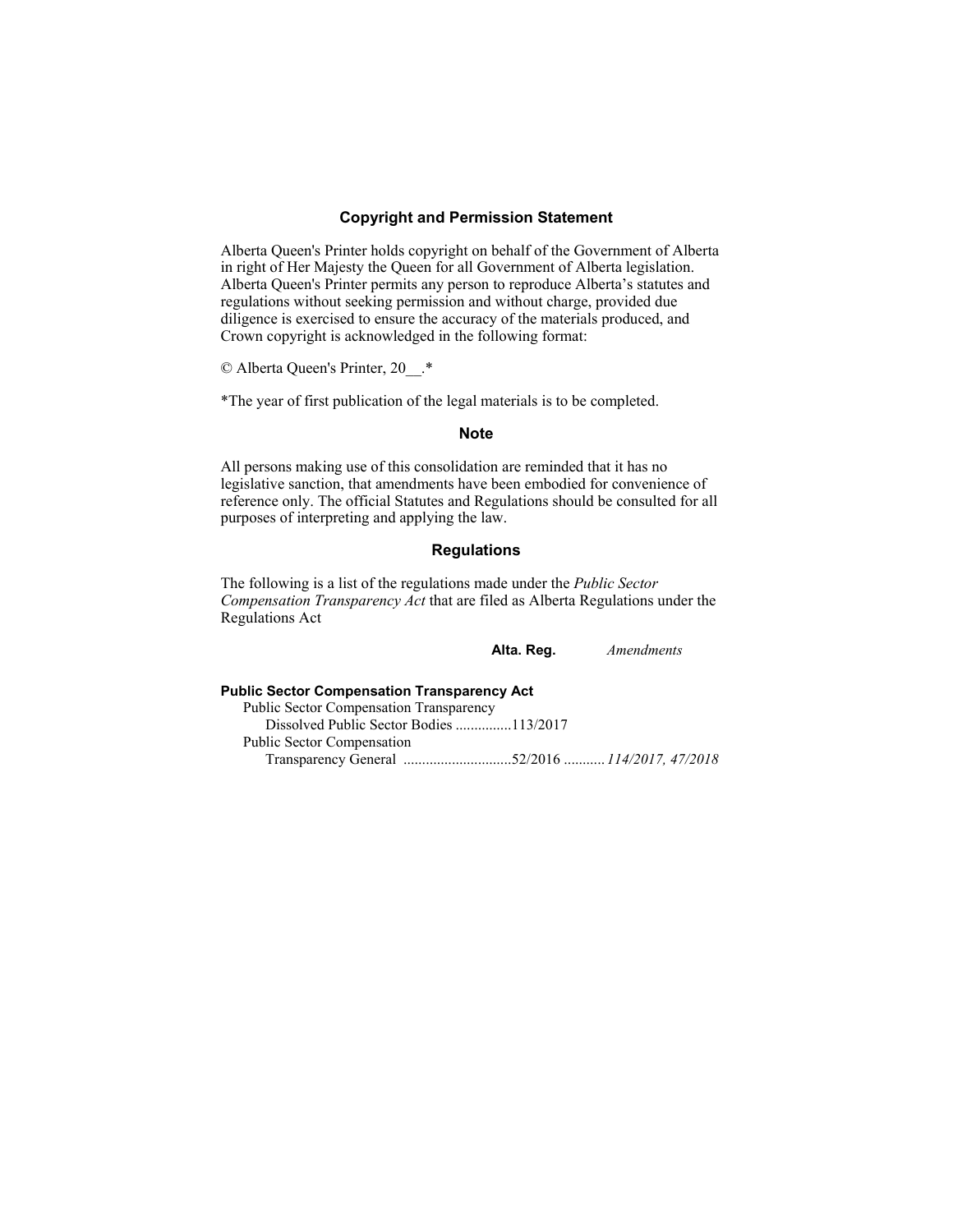## **PUBLIC SECTOR COMPENSATION TRANSPARENCY ACT**

Chapter P-40.5

### *Table of Contents*

- **1** Definitions
- **2** Disclosure by the Government of Alberta
- **3** Disclosure by public sector bodies
- **4** No disclosure required
- **5** Disclosure re health service providers
- **6** Exemption
- **7** Minister's powers
- **8** In-house audit
- **9** Ministerial audit
- **10** Audit of Offices of the Legislature
- **11** Education bodies authorized to disclose
- **12** Municipal authorities authorized to disclose
- **13** Disclosure permitted despite other laws
- **14** Comprehensive review
- **15** Regulations
- **16 24** Consequential amendments

HER MAJESTY, by and with the advice and consent of the Legislative Assembly of Alberta, enacts as follows:

#### **Definitions**

- **1** In this Act,
	- (a) "base salary" means the base amount of remuneration paid in a year by the Government of Alberta to an employee in relation to the employee's performance of employment duties, and does not include any bonus, overtime or shift differential;
	- (b) "compensation" means the total of all amounts paid and benefits provided in a year by a public sector body to an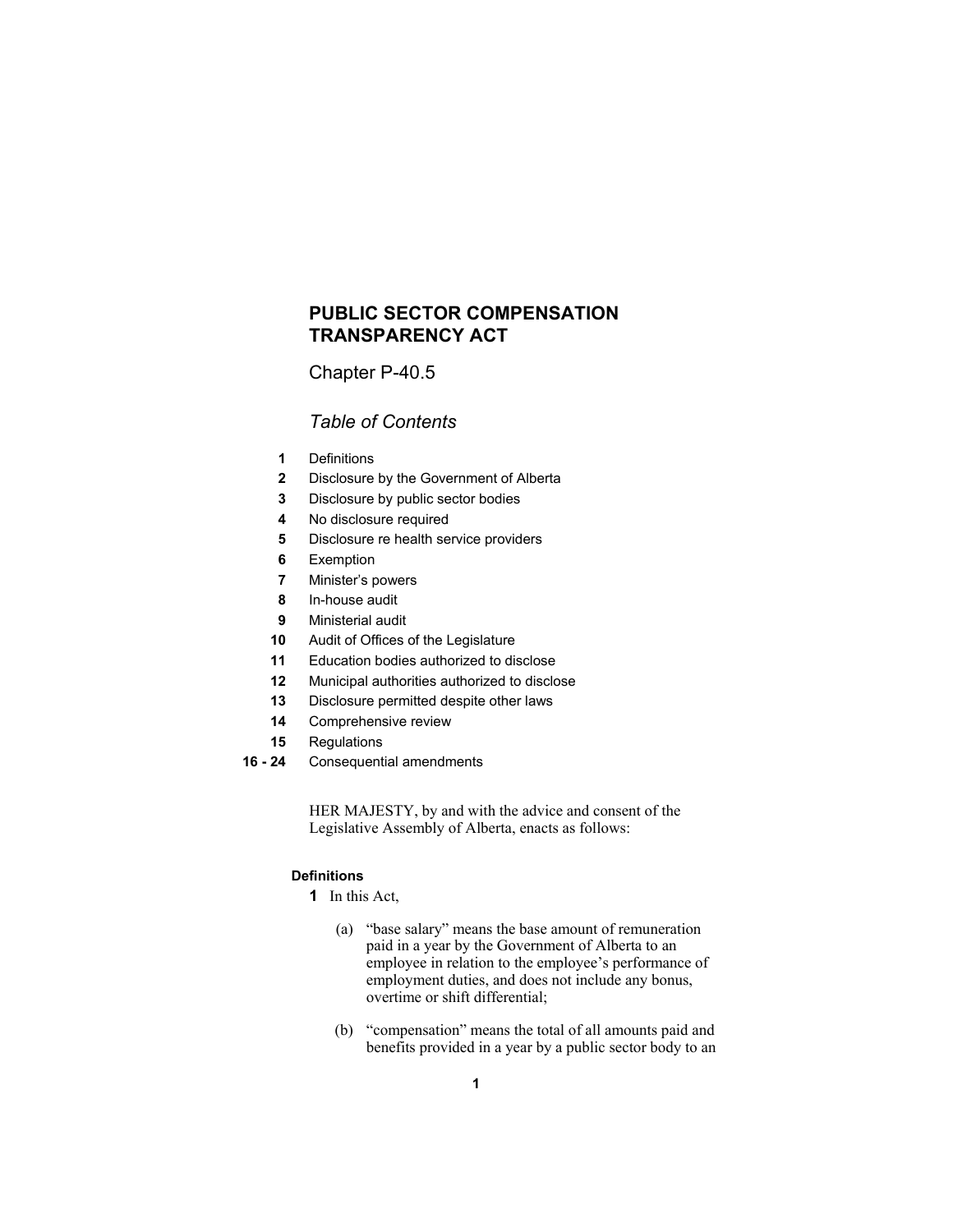employee or member that are required for tax purposes to be included in that employee's or member's income for that year, as may be further specified in, or meet the criteria set out in, the regulations, if any, but does not include any amount of severance in respect of that year;

- (c) "education body" means
	- (i) a board as defined in the *Education Act*,
	- (ii) a board as defined in the *Northland School Division Act*,
	- (iii) a Francophone regional authority as defined in the *Education Act*,
	- (iv) a person responsible for the operation of a private school registered under the *Education Act* that receives a grant under the *Government Organization Act*, and
	- (v) the operator of a charter school established under the *Education Act*;
- (d) "health service provider" means a practitioner and any other individual and any part or all of an organization or body that is identified in the regulations as a health service provider;
- (e) "member" means,
	- (i) in respect of a public sector body that is a corporation, a member of the public sector body or of its board, council or other governing body, and
	- (ii) in respect of a public sector body that is an unincorporated body, a member of the public sector body;
- (f) "Minister" means the Minister determined under section 16 of the *Government Organization Act* as the Minister responsible for this Act;
- (g) "monetary benefits" means the total amount of remuneration, other than base salary, paid in a year by the Government of Alberta to an employee in relation to the employee's performance of employment duties;
- (h) "municipal authority" means a municipal authority as defined in the *Municipal Government Act*;
- (i) subject to the regulations, "non-monetary benefits"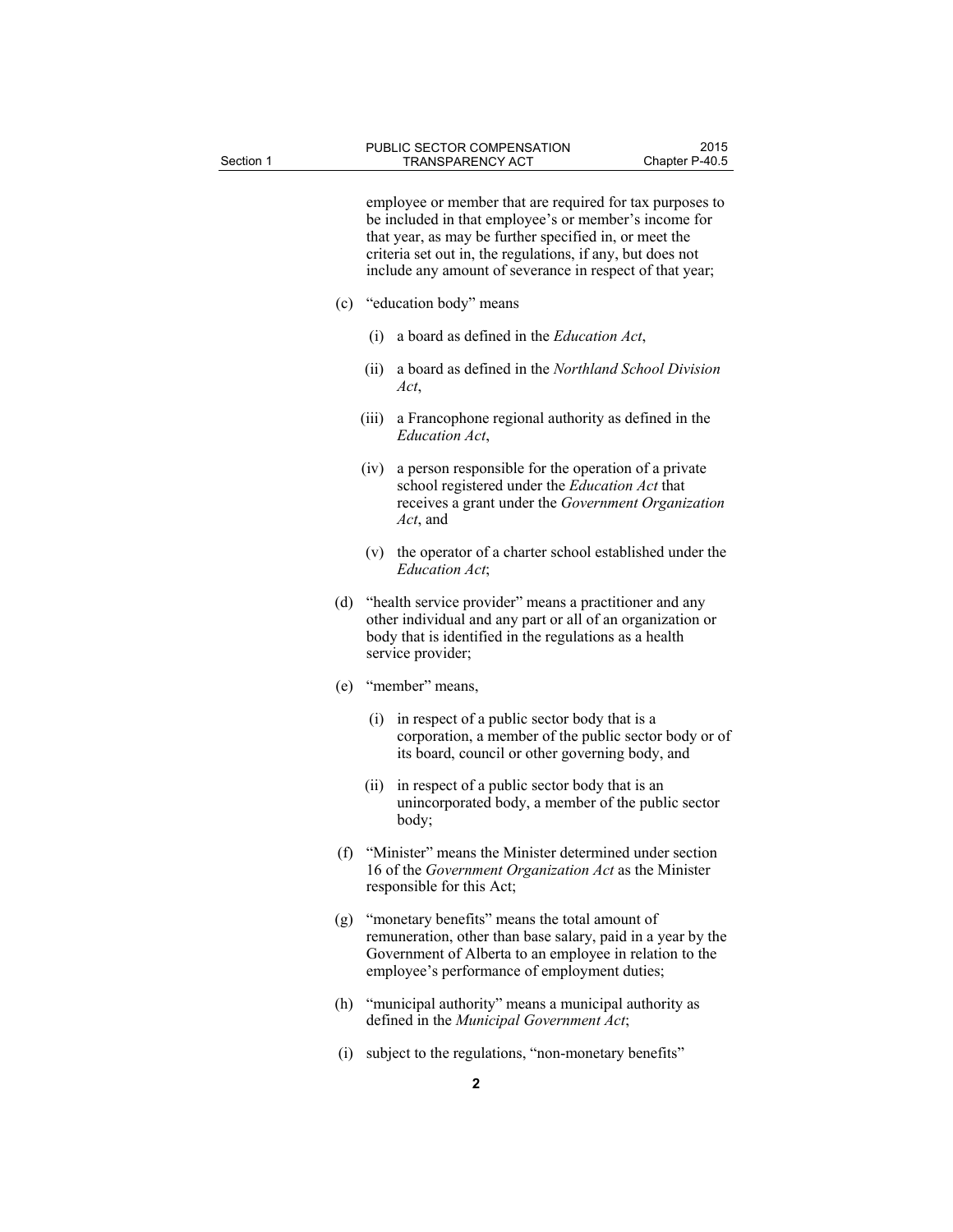| Section 1 |      | PUBLIC SECTOR COMPENSATION<br><b>TRANSPARENCY ACT</b>                                                                                                                                                                                                                                                                                                                                                                                                         | 2015<br>Chapter P-40.5 |
|-----------|------|---------------------------------------------------------------------------------------------------------------------------------------------------------------------------------------------------------------------------------------------------------------------------------------------------------------------------------------------------------------------------------------------------------------------------------------------------------------|------------------------|
|           | (i)  | in relation to an employee of the Government of<br>Alberta, means the total amount or value of<br>non-monetary benefits provided in a year by the<br>Government of Alberta to or in respect of the<br>employee and includes the employer's portion of<br>pension contributions in respect of the employee, and                                                                                                                                                |                        |
|           | (i)  | in relation to an employee or member of a public<br>sector body, means the total amount or value of<br>non-monetary benefits provided in a year by the<br>public sector body to or in respect of the employee or<br>member that are not required for tax purposes to be<br>included in that employee's or member's income for<br>that year and includes the public sector body's<br>portion of pension contributions in respect of the<br>employee or member; |                        |
|           |      | (j) "Office of the Legislature" means                                                                                                                                                                                                                                                                                                                                                                                                                         |                        |
|           | (i)  | the Legislative Assembly Office,                                                                                                                                                                                                                                                                                                                                                                                                                              |                        |
|           | (ii) | the Office of the Auditor General,                                                                                                                                                                                                                                                                                                                                                                                                                            |                        |
|           |      | (iii) the Office of the Ombudsman,                                                                                                                                                                                                                                                                                                                                                                                                                            |                        |
|           | (iv) | the Office of the Chief Electoral Officer,                                                                                                                                                                                                                                                                                                                                                                                                                    |                        |
|           |      | $(iv.1)$ repealed 2019 c15 s36,                                                                                                                                                                                                                                                                                                                                                                                                                               |                        |
|           |      | (v) the Office of the Ethics Commissioner,                                                                                                                                                                                                                                                                                                                                                                                                                    |                        |
|           |      | (vi) the Office of the Information and Privacy<br>Commissioner,                                                                                                                                                                                                                                                                                                                                                                                               |                        |
|           |      | (vii) the Office of the Child and Youth Advocate, and                                                                                                                                                                                                                                                                                                                                                                                                         |                        |
|           |      | (viii) the Office of the Public Interest Commissioner;                                                                                                                                                                                                                                                                                                                                                                                                        |                        |
|           | (k)  | subject to the regulations, "practitioner" means a<br>practitioner as defined in the Alberta Health Care<br><i>Insurance Act</i> ;                                                                                                                                                                                                                                                                                                                            |                        |
|           | (1)  | "public agency" means                                                                                                                                                                                                                                                                                                                                                                                                                                         |                        |
|           | (i)  | a public agency to which the Alberta Public Agencies<br>Governance Act applies, and                                                                                                                                                                                                                                                                                                                                                                           |                        |
|           | (ii) | any other body identified in the regulations as a<br>public agency;                                                                                                                                                                                                                                                                                                                                                                                           |                        |
|           |      | (m) "public sector body" means                                                                                                                                                                                                                                                                                                                                                                                                                                |                        |
|           |      |                                                                                                                                                                                                                                                                                                                                                                                                                                                               |                        |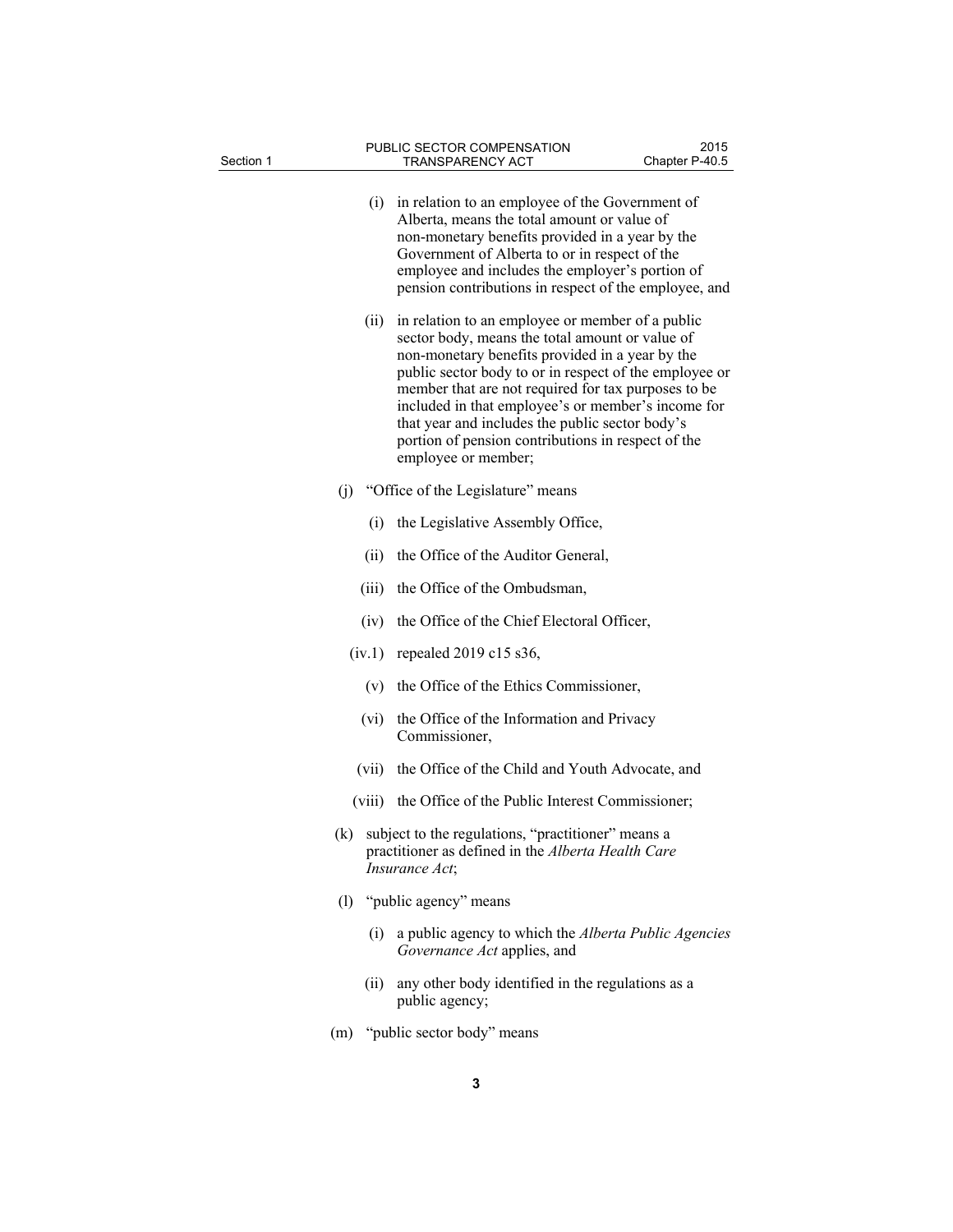| Section 1 |       | PUBLIC SECTOR COMPENSATION<br>2015<br>Chapter P-40.5<br><b>TRANSPARENCY ACT</b>                                                                                                                                                                                           |
|-----------|-------|---------------------------------------------------------------------------------------------------------------------------------------------------------------------------------------------------------------------------------------------------------------------------|
|           | (i)   | an Office of the Legislature,                                                                                                                                                                                                                                             |
|           | (ii)  | a public agency and the subsidiaries of a public<br>agency,                                                                                                                                                                                                               |
|           | (iii) | Covenant Health and the subsidiaries of Covenant<br>Health, and                                                                                                                                                                                                           |
|           | (iv)  | any part or all of a person, an organization or a body,<br>whether incorporated or not, that is identified in the<br>regulations as a public sector body;                                                                                                                 |
| (n)       |       | subject to the regulations, "severance" means, except in<br>sections 11 and 12, the total of                                                                                                                                                                              |
|           | (i)   | any remuneration paid or payable to an employee or<br>member in lieu of or supplementary to notice of<br>termination of employment or appointment, and                                                                                                                    |
|           | (ii)  | any salary or remuneration paid or payable to an<br>employee or member after permanent termination of<br>the employee's employment or the member's<br>appointment or status as a member;                                                                                  |
| (0)       | means | "threshold", except in a regulation made under section 5,                                                                                                                                                                                                                 |
|           | (i)   | in relation to an employee of the Government of<br>Alberta,                                                                                                                                                                                                               |
|           |       | for the 2015 calendar year, \$104 754 of base<br>(A)<br>salary or severance, and                                                                                                                                                                                          |
|           |       | for a subsequent calendar year, the amount<br>(B)<br>referred to in paragraph (A) adjusted<br>cumulatively from year to year by a percentage<br>equal to the increase to the Alberta Consumer<br>Price Index, All Items, published by Statistics<br>Canada for each year; |
|           | and   |                                                                                                                                                                                                                                                                           |
|           | (ii)  | in relation to the total compensation and severance<br>provided to an employee by a public sector body or<br>by an education body or by a municipal body,                                                                                                                 |
|           |       | for the 2015 calendar year, \$125 000, and<br>(A)                                                                                                                                                                                                                         |

 (B) for a subsequent calendar year, the amount referred to in paragraph (A) adjusted cumulatively from year to year by a percentage equal to the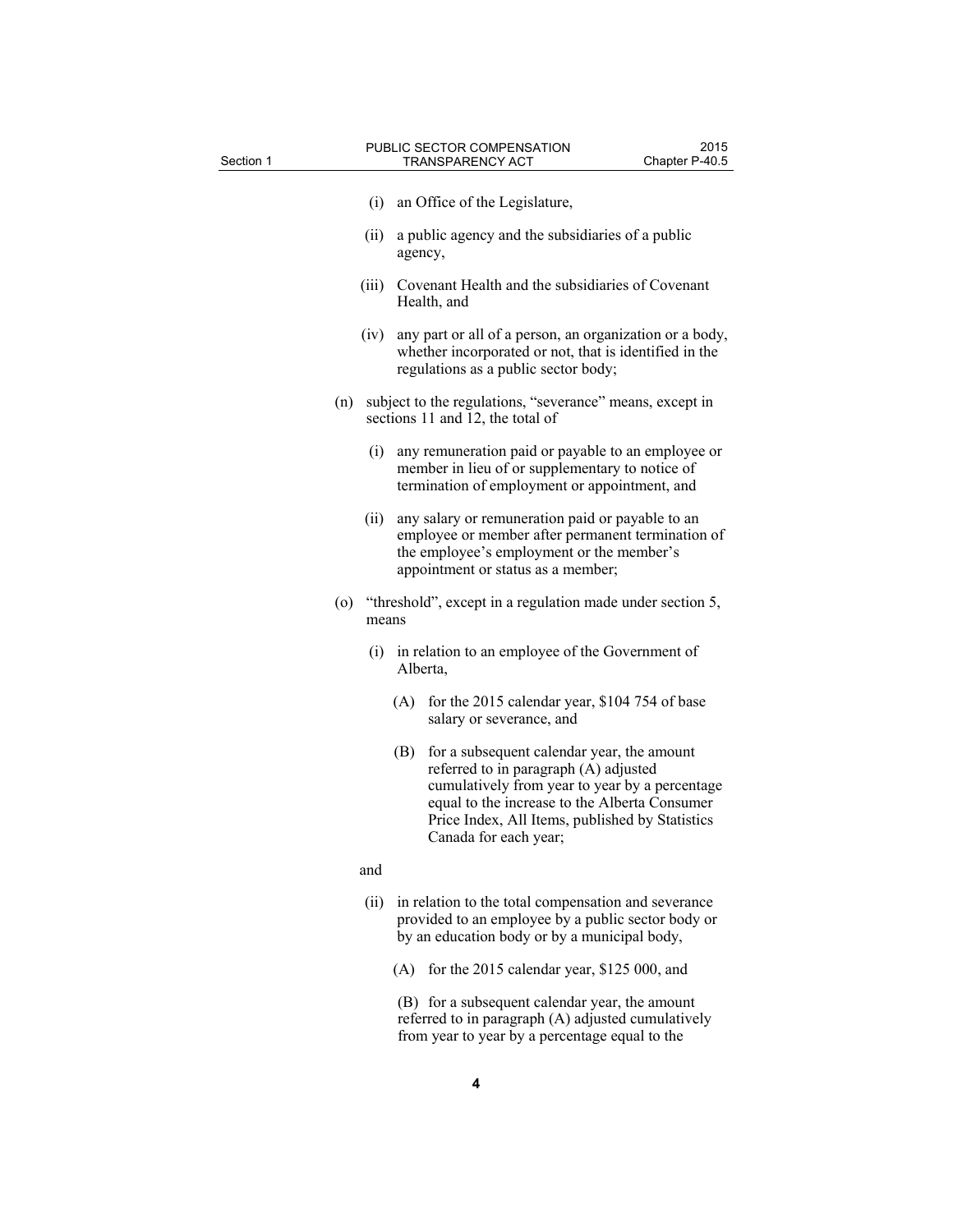increase to the Alberta Consumer Price Index, All Items, published by Statistics Canada for each year. 2015 cP-40.5 s1;2012 cE-0.3 s283.1;2018 c11 s16: 2019 c15 s36

#### **Disclosure by the Government of Alberta**

**2(1)** Commencing in 2016, on or before June 30 in each year, the Minister shall disclose the following to the public, in the form and manner determined by the Minister, with respect to each employee of the Government of Alberta whose base salary or severance during the previous calendar year is greater than the threshold referred to in section  $1(o)(i)$ :

- (a) a statement of remuneration in relation to the previous year in accordance with subsection (2);
- (b) subject to the regulations, any contract of employment with respect to the employee
	- (i) under section 28 of the *Public Service Act*, or
	- (ii) if the employee is
		- (A) a person appointed to the position of deputy minister under section 4 of the *Government Organization Act*,
		- (B) a senior official appointed by an order in council and paid directly by the government, or
		- (C) a person who works in the office of a minister or the Premier;
- (c) subject to the regulations, any contract with respect to the employee's severance or other terms and conditions for the termination of the employee's employment.

**(2)** The statement of remuneration disclosed under this section must provide the following information separately with respect to each employee whose base salary or severance during the previous year is greater than the threshold:

- (a) the employee's name;
- (b) the position or appointment last held by the employee during the previous year;
- (c) the most recent office or department in which the employee was employed during the previous year;
- (d) the employee's most recent classification during the previous year;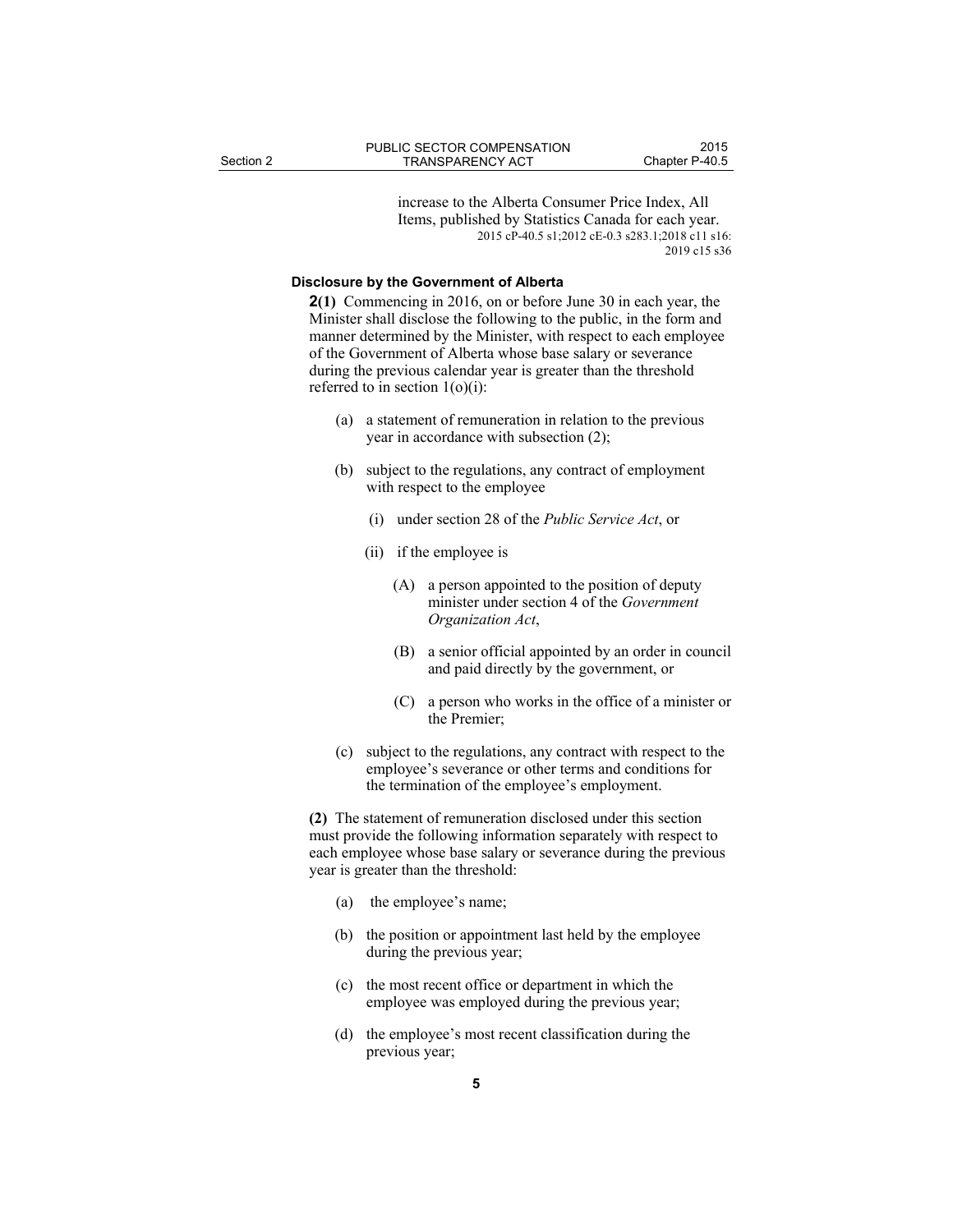- (e) the amount of base salary paid to the employee during the previous year;
- (f) the amount of monetary benefits paid to the employee during the previous year;
- (g) the amount or value of non-monetary benefits provided to or in respect of the employee during the previous year;
- (h) the amount of any severance paid to the employee, or to which the employee became entitled, during the previous year;
- (i) any documents, records or other information set out in the regulations.

**(3)** In addition to the disclosure referred to in subsection (1), the Minister must disclose the information set out in subsections  $(1)(c)$ and (2)(h) on or before December 31 in each calendar year with respect to the 6-month period ending on June 30 of that year.

**(4)** The Minister shall not disclose information in respect of which an employee of the Government of Alberta has a contractual or other legal right of confidentiality that was acquired prior to January 20, 2014.

**(5)** The Lieutenant Governor in Council may, by regulation, establish the period of time during which a disclosure under this section is to remain public.

#### **Disclosure by public sector bodies**

**3(1)** Commencing in 2016, on or before June 30 in each year, every public sector body shall disclose to the public and the Minister, in the form and manner determined by the Minister, a statement of remuneration in relation to the previous calendar year in accordance with subsection (2).

**(2)** The statement of remuneration disclosed under this section must provide the following information separately with respect to each employee whose total compensation and severance for the previous year is greater than the threshold referred to in section 1(o)(ii) and with respect to each member:

- (a) the employee's or member's name;
- (b) the position or appointment last held by the employee or member during the previous year;
- (c) the amount of compensation provided to the employee or member during the previous year;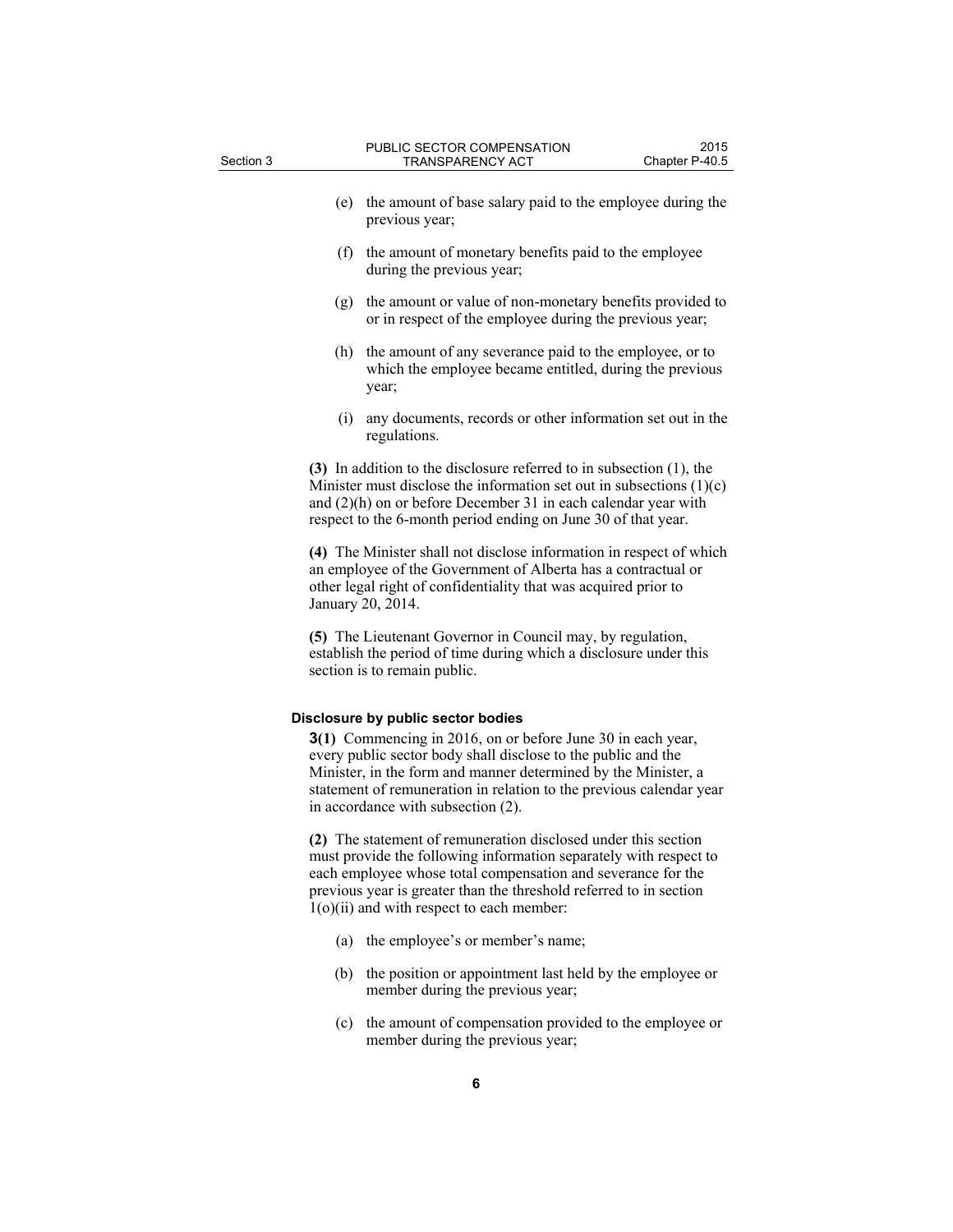- (d) the amount or value of all non-monetary benefits provided to or in respect of the employee or member during the previous year;
- (e) subject to a regulation under subsection (3),
	- (i) the amount of severance, if any, paid to the employee or member, or to which the employee or member became entitled, during the previous year, and
	- (ii) any documents, records or other information set out in the regulations.

**(3)** Despite subsection (1), the Lieutenant Governor in Council may, by regulation, vary the time or times during each year by which any or all public sector bodies shall disclose

- (a) the amount of severance paid or payable to employees and members, and
- (b) a document, record or other information referred to in subsection  $(2)(e)(ii)$ .

**(4)** Subject to subsection (5) and the regulations, a public sector body shall not disclose information in respect of which an employee or member has a written contractual right of confidentiality that was acquired prior to November 5, 2015.

- **(5)** Subsection (4) applies until the earlier of
	- (a) December 31, 2017,
	- (b) the date on which the contractual right of confidentiality referred to in subsection (4) expires, and
	- (c) the date, if any, on which the employee or member, in writing, waived that right.

**(5.1)** Where, in a calendar year, a public sector body is dissolved or amalgamated or otherwise ceases to exist,

- (a) a statement of remuneration in relation to that year must be disclosed in accordance with the regulations, and
- (b) if a statement of remuneration has not yet been disclosed under this section in relation to the previous year, the statement of remuneration in relation to that year must be disclosed in accordance with the regulations.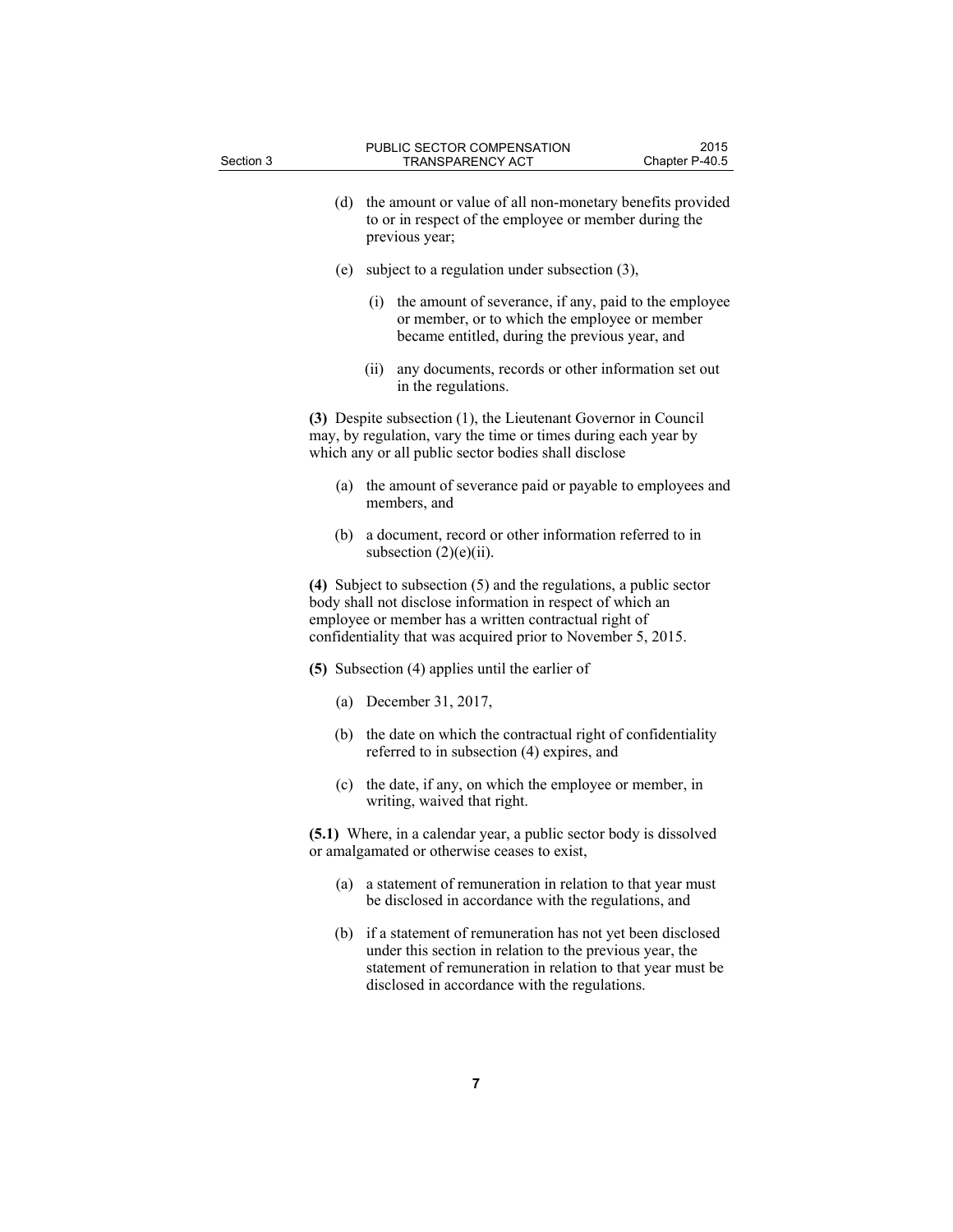**(6)** The Lieutenant Governor in Council may, by regulation, establish the period of time during which a disclosure under this section is to remain public.

2015 cP-40.5 s3;2016 c19 s10

#### **No disclosure required**

**4** If a public sector body has no employees whose total compensation and severance for the previous year is greater than the threshold and no members who were paid compensation or severance, who became entitled to severance or to or in respect of whom non-monetary benefits were provided during the previous year,

- (a) the public sector body is not required to make a disclosure under section 3 in respect of that year, and
- (b) the public sector body shall so advise the public and the Minister in the form and manner determined by the Minister.

#### **Disclosure re health service providers**

**5(1)** In this section, subject to the regulations,

- (a) "Alternative Relationship Plan" means an Alternative Relationship Plan as defined in the *Medical Benefits Regulation* (AR 84/2006);
- (b) "health services" includes health-related programs;
- (c) "publicly funded health services" includes all health services that are funded fully or partially and directly or indirectly with public funds.

**(2)** The Lieutenant Governor in Council may, by regulation, require the Crown to disclose to the public and the Minister, in the form and manner determined by the Minister or under the regulations, information, documents and records, including practitioners' personal information, with respect to

- (a) claims made under the *Alberta Health Care Insurance Act*, including claims in respect of
	- (i) Alternative Relationship Plans, and
	- (ii) agreements and arrangements under section 20 of the *Alberta Health Care Insurance Act*,
- and
- (b) payments in respect of those claims.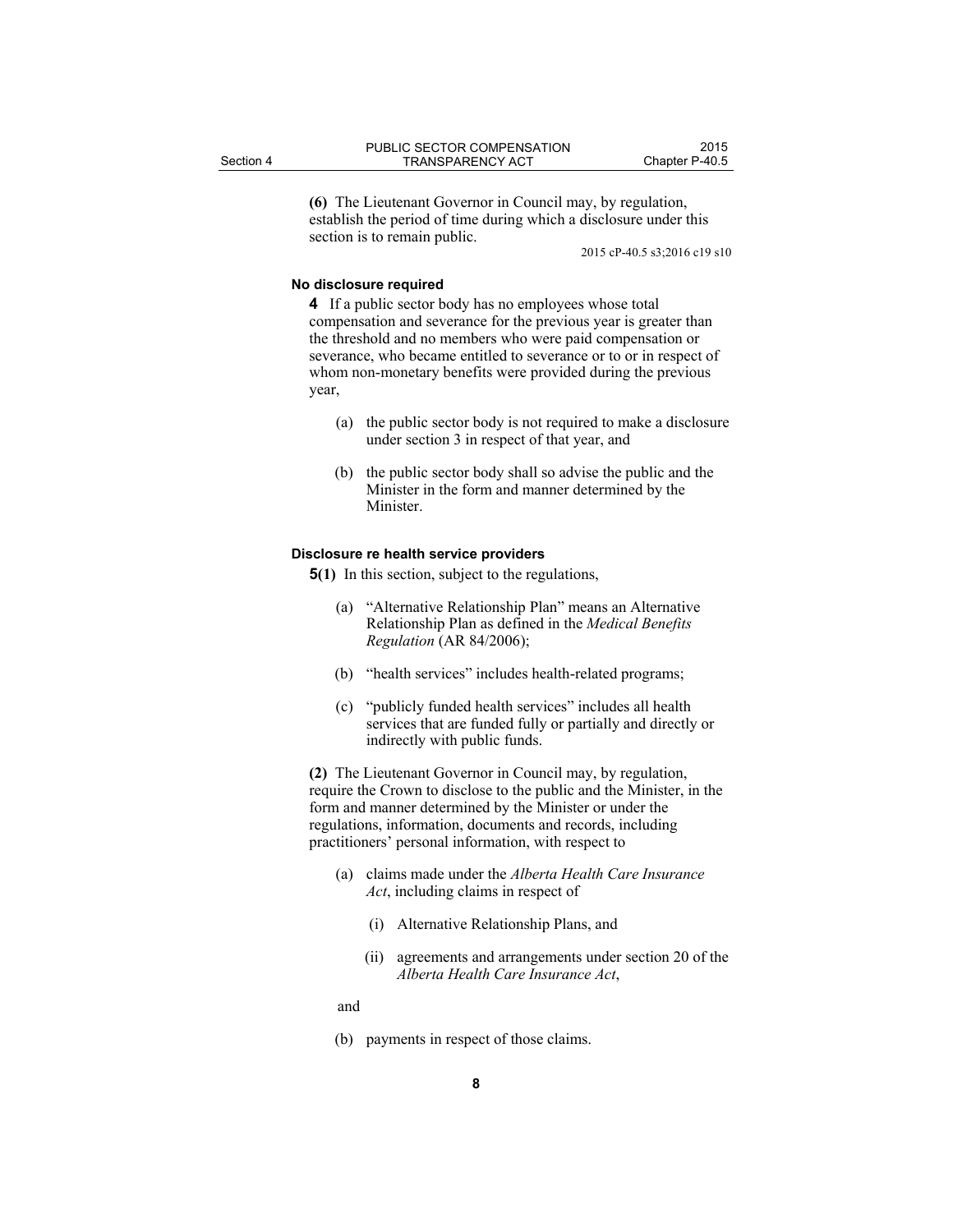**(3)** The Lieutenant Governor in Council may, by regulation, require the following health entities to disclose to the public and the Minister, in the form and manner determined by the Minister or under the regulations, information, documents and records, including health service providers' personal information, with respect to any funding received, payments made or benefits provided by that health entity in respect of publicly funded health services and in respect of health service providers:

- (a) the Government of Alberta;
- (b) a regional health authority and a subsidiary health corporation under the *Regional Health Authorities Act*;
- (c) the Alberta Medical Association;
- (d) Covenant Health and the subsidiaries of Covenant Health;
- (e) any part or all of any other person, organization or body, whether incorporated or not, that provides or receives funding in respect of publicly funded health services.

**(4)** This section does not authorize the disclosure of personal information about patients.

#### **Exemption**

**6(1)** The Lieutenant Governor in Council may, by regulation, exempt from the application of part or all of this Act part or all of a public sector body or a health entity referred to in section 5(3) to which this Act would otherwise apply.

- **(2)** The Minister may, in writing,
	- (a) on application by an employee of the Government of Alberta, exempt the Government of Alberta from any part or all of the requirement to disclose under this Act in respect of the employee if in the opinion of the Minister that disclosure could unduly threaten the safety of the employee;
	- (b) on application by a public sector body, or an employee or member of a public sector body, exempt the public sector body from any part or all of the requirement to disclose under this Act in respect of an employee or member of the public sector body if in the opinion of the Minister that disclosure could unduly threaten the safety of the employee or member;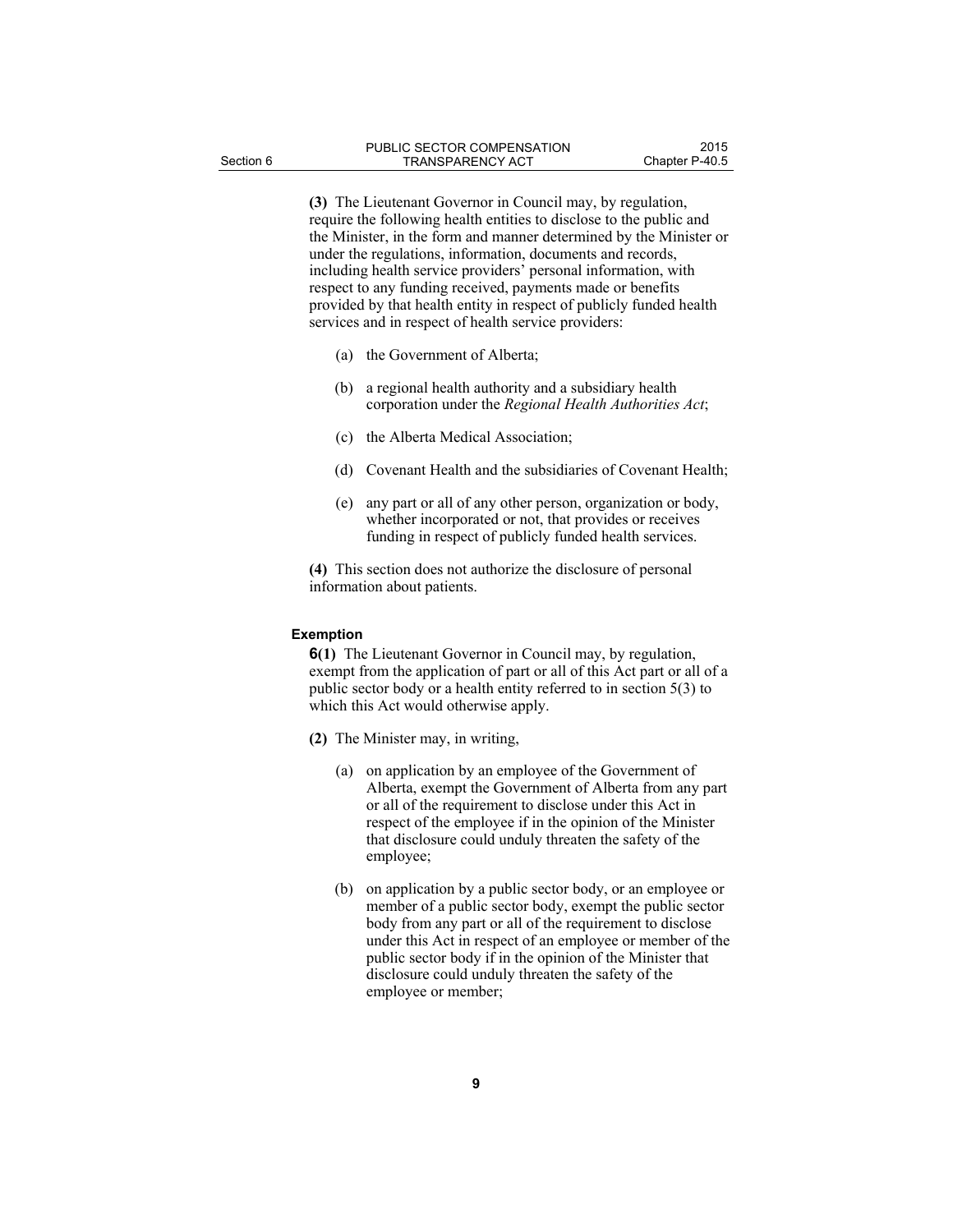| Section 7 |                                             | PUBLIC SECTOR COMPENSATION<br>TRANSPARENCY ACT                                                                                                                                                                                                                                      | 2015<br>Chapter P-40.5 |
|-----------|---------------------------------------------|-------------------------------------------------------------------------------------------------------------------------------------------------------------------------------------------------------------------------------------------------------------------------------------|------------------------|
|           | (c)                                         | on application by a practitioner referred to in section $5(2)$<br>or a health entity or health service provider referred to in<br>section $5(3)(b)$ , (c), (d) or (e), exempt                                                                                                       |                        |
|           |                                             | (i) the Crown from any part or all of the requirement to<br>disclose under this Act or the regulations in respect<br>of a practitioner if in the opinion of the Minister that<br>disclosure could unduly threaten the safety of the<br>practitioner, or                             |                        |
|           |                                             | a health entity from any part or all of the requirement<br>(i)<br>to disclose under this Act or the regulations in<br>respect of a health service provider if in the opinion<br>of the Minister that disclosure could unduly threaten<br>the safety of the health service provider. |                        |
|           |                                             | (3) The Minister may, in writing, exempt                                                                                                                                                                                                                                            |                        |
|           |                                             | (a) the Crown from any part or all of the requirement to<br>disclose under section $5(2)$ if in the opinion of the<br>Minister that disclosure could unduly threaten the safety<br>of a practitioner, or                                                                            |                        |
|           | (b)                                         | the Government of Alberta from any part or all of the<br>requirement to disclose under section $5(3)$ if in the<br>opinion of the Minister that disclosure could unduly<br>threaten the safety of a health service provider.                                                        |                        |
|           |                                             | (4) The Lieutenant Governor in Council may, by regulation,<br>establish additional exemption criteria respecting the disclosure<br>required under section 5.                                                                                                                        |                        |
|           |                                             | (5) The Offices of the Legislature are exempt from the application<br>of the following requirements of this Act:                                                                                                                                                                    |                        |
|           | (a)                                         | the requirement to disclose to the Minister under section<br>3(1);                                                                                                                                                                                                                  |                        |
|           |                                             | (b) the requirement to advise the Minister under section $4(b)$ .                                                                                                                                                                                                                   |                        |
|           | the Legislature.                            | (6) Sections $7(4)$ , 8 and 9 do not apply in respect of the Offices of                                                                                                                                                                                                             |                        |
|           | <b>Minister's powers</b><br>initially made. | <b>7(1)</b> The Minister may, in writing, establish a process for<br>correcting or providing a notice of correction in respect of a<br>disclosure under this Act after the date on which the disclosure was                                                                         |                        |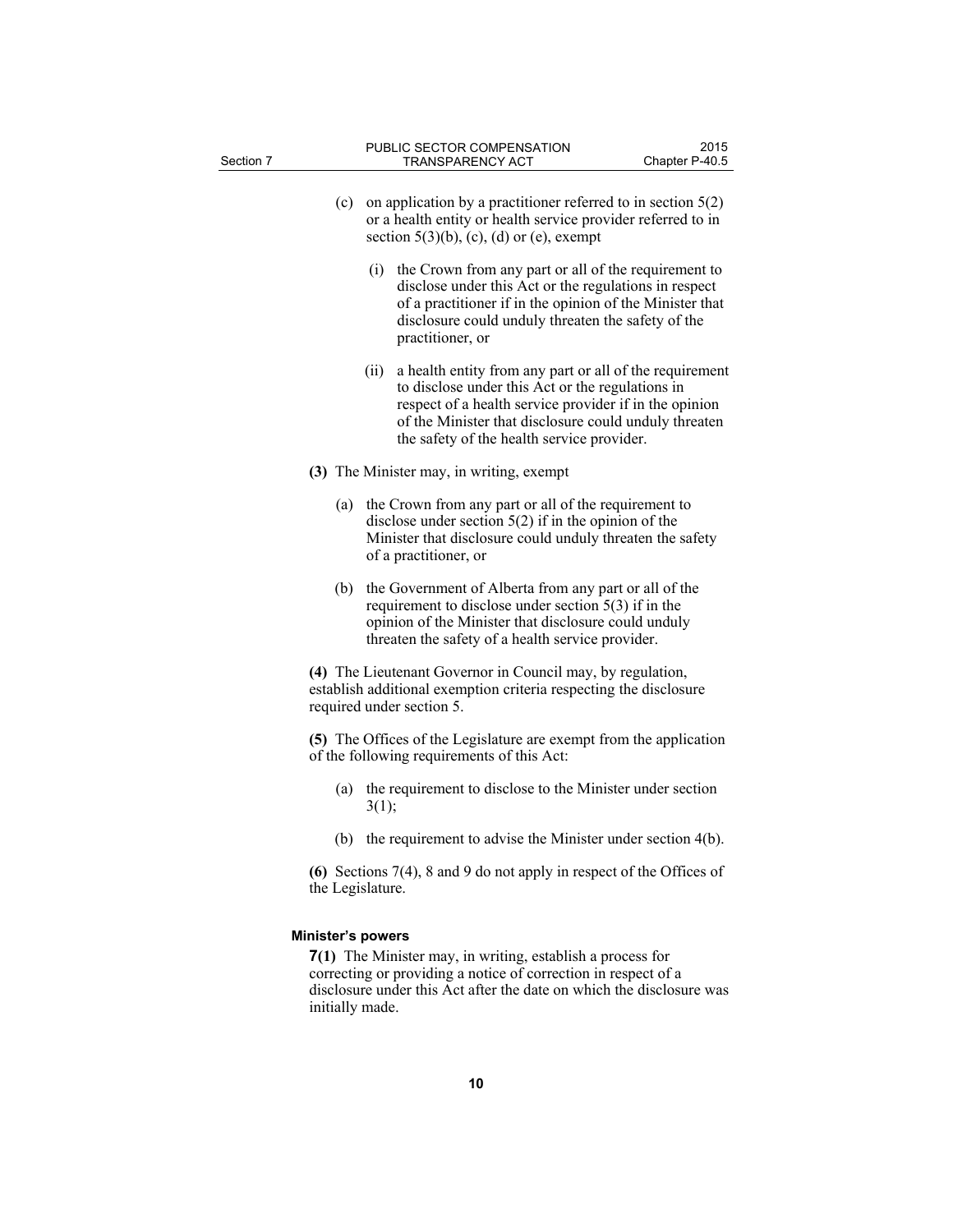**(2)** The Minister may aggregate or republish any part or all of the information disclosed in accordance with this Act in the form and manner determined by the Minister.

**(3)** The Minister may at any time require an officer, director or employee of a body

- (a) that the Minister believes might be a public sector body to provide any information, including employees' or members' personal information, that the Minister requires to determine whether the body is a public sector body;
- (b) that the Minister believes might be a health entity referred to in section 5(3) to provide any information, including health service providers' personal information, that the Minister requires to determine whether the body is a health entity referred to in section 5(3).
- **(4)** The Minister may at any time require
	- (a) an officer, director or employee of a public sector body to provide any information, including employees' or members' personal information, that the Minister requires to determine whether the public sector body is complying with this Act, and
	- (b) an officer, director or employee of a health entity referred to in section 5(3) to provide any information, including health service providers' personal information, that the Minister requires to determine whether the health entity is complying with this Act.
- **(5)** The Minister may, on application
	- (a) by a public sector body, extend the deadline for disclosure set out in section  $3(1)$  or a regulation under section  $3(3)$ that applies to the public sector body, or
	- (b) by a health entity referred to in section  $5(3)(b)$ , (c), (d) or (e), extend any deadline for disclosure set out in the regulations under section 5(3) that applies to the health entity.
- **(6)** The Minister may extend
	- (a) any deadline for disclosure set out in the regulations under section 5(2), or
	- (b) any deadline set out in the regulations under section 5(3), as it applies to the Government of Alberta.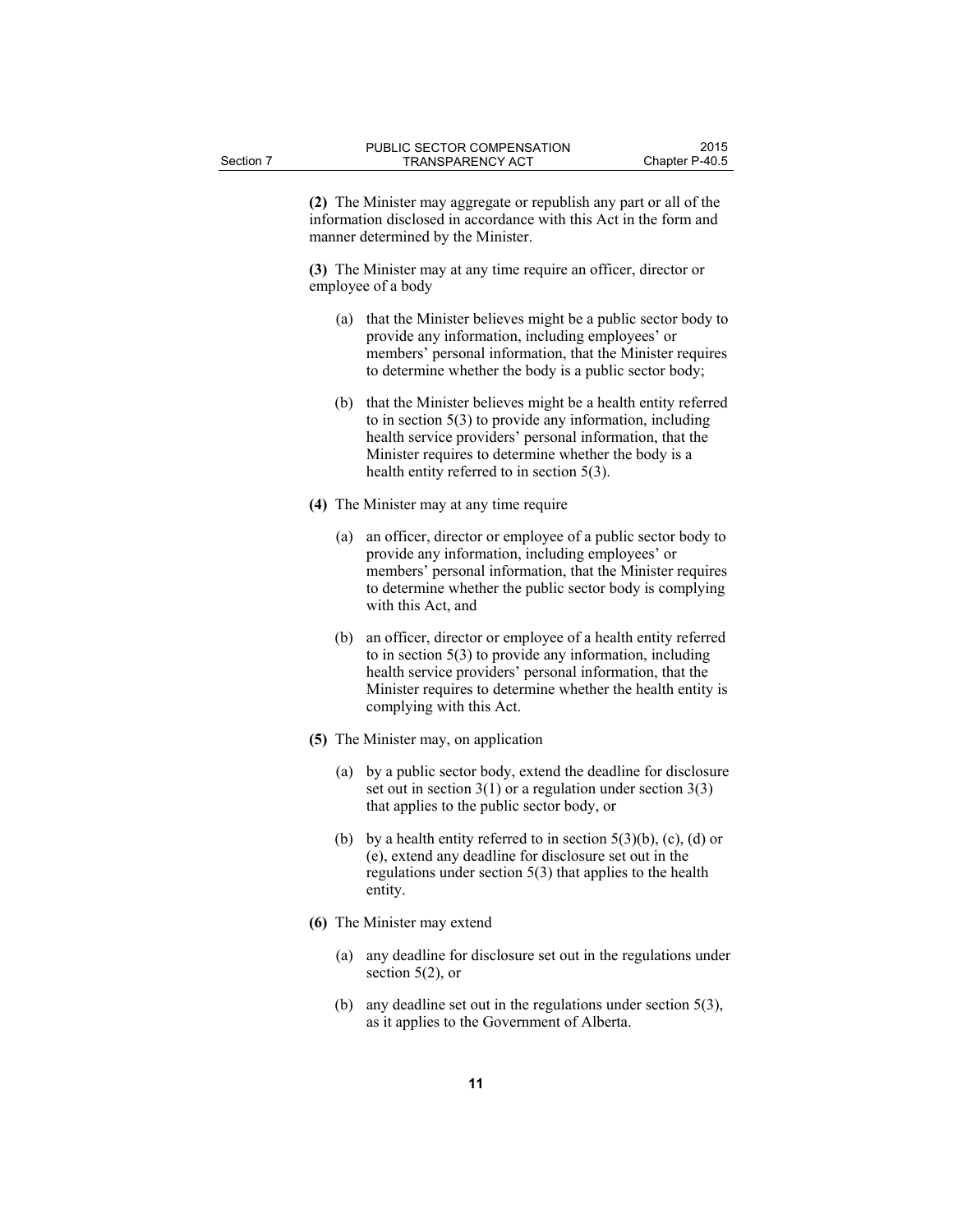**(7)** The Minister may make public, in the form and manner that the Minister considers appropriate, the failure of a public sector body or of a health entity referred to in section 5(3) to comply with this Act.

#### **In-house audit**

**8(1)** The Minister may

- (a) order that an audit be conducted by a public sector body at the public sector body's expense to determine whether the public sector body is complying with this Act, and
- (b) order that the results of an audit under this subsection, including any further or corrected disclosure relating to the public sector body's statements of remuneration, be made public in the form and manner determined by the Minister.
- **(2)** The Minister may
	- (a) order that an audit be conducted by a health entity referred to in section 5(3) at the health entity's expense to determine whether the health entity is complying with this Act, and
	- (b) order that the results of an audit under this subsection, including any further or corrected disclosure relating to a disclosure required under section 5(3), be made public in the form and manner determined by the Minister.

#### **Ministerial audit**

**9(1)** The Minister may audit or appoint an auditor to audit the records of a public sector body or of a health entity referred to in section 5(3) to determine whether the public sector body or health entity is complying with this Act.

**(2)** A public sector body or a health entity referred to in section 5(3)

- (a) shall co-operate fully with the person performing an audit under this section, and
- (b) is authorized to disclose to the person performing an audit under this section the employees', members' or health service providers' personal information required by the person performing the audit for the purpose of determining whether the public sector body or health entity is complying with this Act.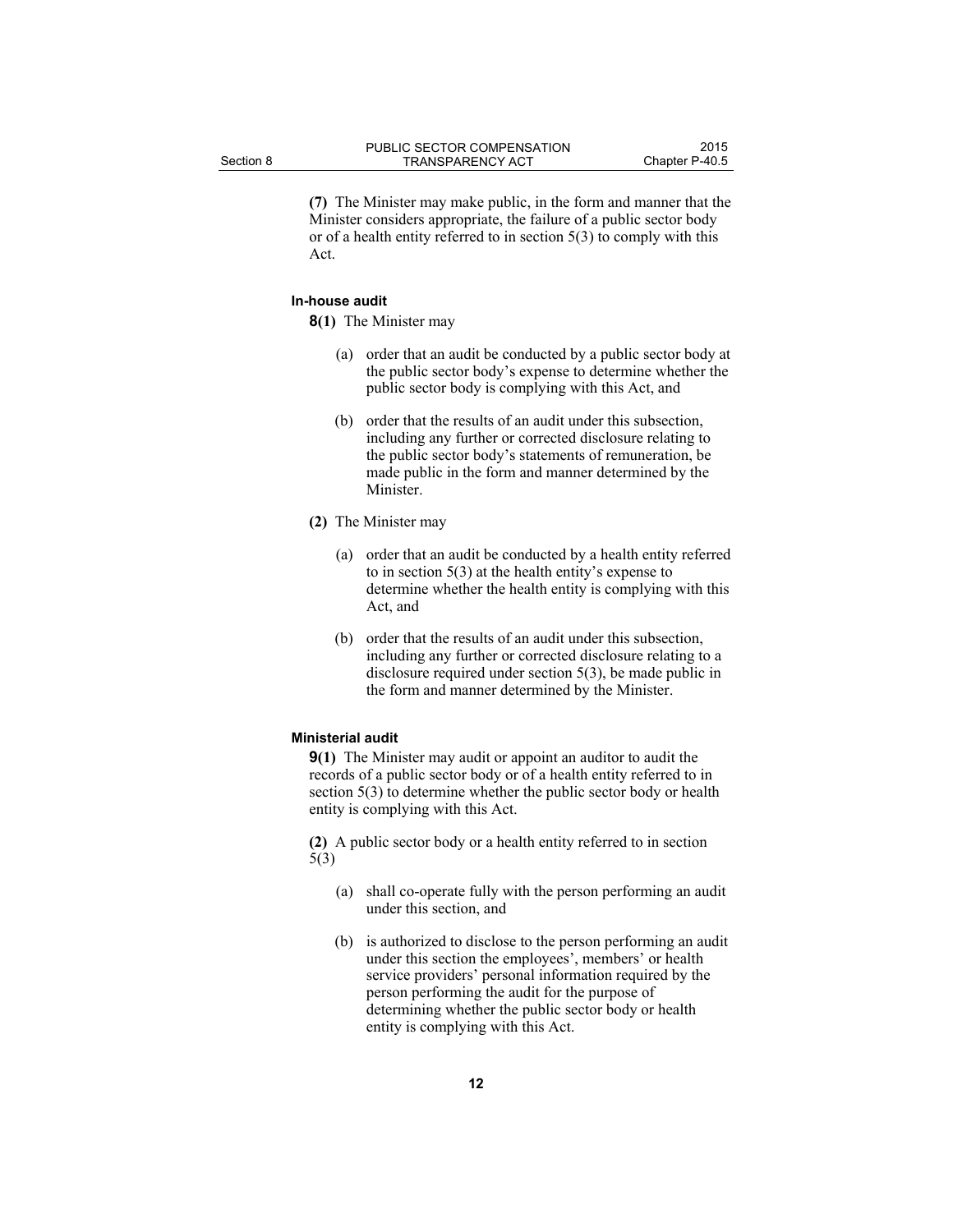**(3)** An auditor appointed under subsection (1) shall submit the results of the audit to the Minister within the time specified by the Minister.

**(4)** The results of an audit under this section, including any further or corrected disclosure relating to the public sector body's statements of remuneration and any further or corrected disclosure relating to a disclosure required under section 5(3), may be made public in the form and manner determined by the Minister.

**(5)** The public sector body or health entity is liable to the Minister for the costs of an audit and for the costs, if any, incurred by the Minister when making public the results of the audit under this section.

#### **Audit of Offices of the Legislature**

**10(1)** The Auditor General may, if the Auditor General considers it appropriate to do so, conduct an audit to determine whether an Office of the Legislature, other than the Office of the Auditor General, is complying with this Act.

**(2)** The Standing Committee on Legislative Offices may, if it considers it appropriate to do so, appoint an auditor to conduct an audit to determine whether the Office of the Auditor General is complying with this Act.

- **(3)** An Office of the Legislature
	- (a) shall co-operate fully with the person conducting an audit under this section, and
	- (b) is authorized to disclose to the person conducting an audit under this section the personal information required by the person conducting the audit for the purpose of determining whether the Office of the Legislature is complying with this Act.

**(4)** The Auditor General shall submit the results of an audit under subsection (1) to the Standing Committee on Legislative Offices or, in the case of an audit in respect of the Legislative Assembly Office, to the Special Standing Committee on Members' Services.

**(5)** An auditor appointed under subsection (2) shall submit the results of the audit to the Standing Committee on Legislative Offices within the time specified by the Standing Committee.

**(6)** The results of an audit under this section, including any further or corrected disclosure relating to a statement of remuneration previously disclosed by the Office of the Legislature in respect of which the audit is conducted, may be made public in the form and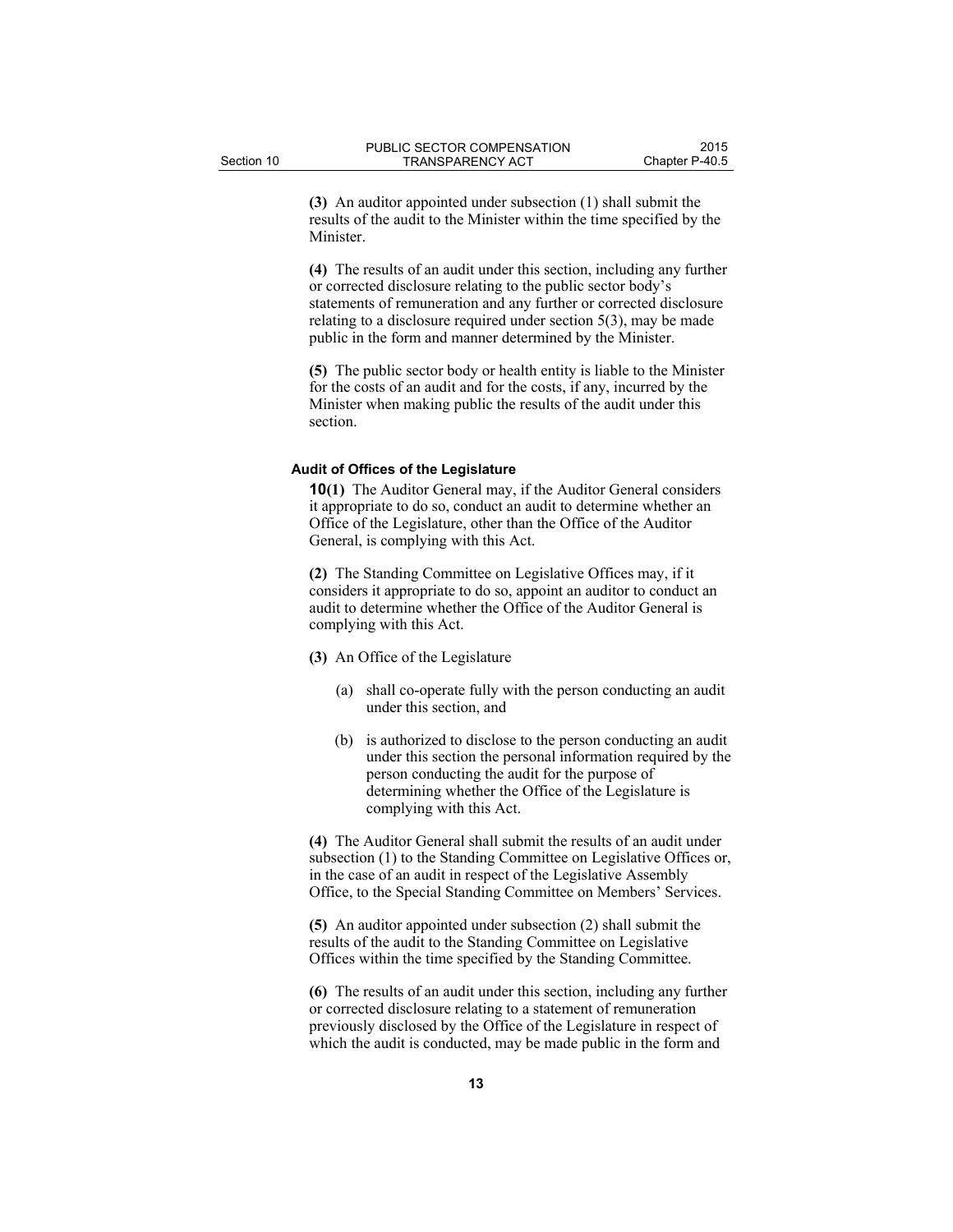manner determined by the Standing Committee on Legislative Offices or, in the case of an audit in respect of the Legislative Assembly Office, by the Special Standing Committee on Members' Services.

#### **Education bodies authorized to disclose**

**11(1)** An education body may, in the form and manner and to the extent determined by a resolution or in a written policy of the education body, disclose to the public the following information:

- (a) the names of those employees of the education body whose total compensation and severance during the previous calendar year is greater than the threshold referred to in section  $1(o)(ii)$ ;
- (b) any position, appointment or classification held by each employee named pursuant to clause (a);
- (c) the amount of remuneration and benefits provided to each employee named pursuant to clause (a);
- (d) the amount of severance, if any, provided to each employee named pursuant to clause (a);
- (e) the documents, records and other information in respect of employee remuneration, benefits and severance determined by the education body.

**(2)** An education body may disclose information in respect of which an employee has a written contractual right of confidentiality that was acquired on a date earlier than the date of the resolution or written policy referred to in subsection (1) that authorizes or requires the disclosure, on and after the earliest of

- (a) the date that is 2 years after the date of the resolution or written policy,
- (b) the date on which the contractual right of confidentiality expires, and
- (c) the date, if any, on which the employee, in writing, waives that right.

**(3)** This Act does not authorize an education body to disclose information in respect of which an employee has a written contractual right of confidentiality that was acquired on or after the date of the resolution or written policy referred to in subsection (1).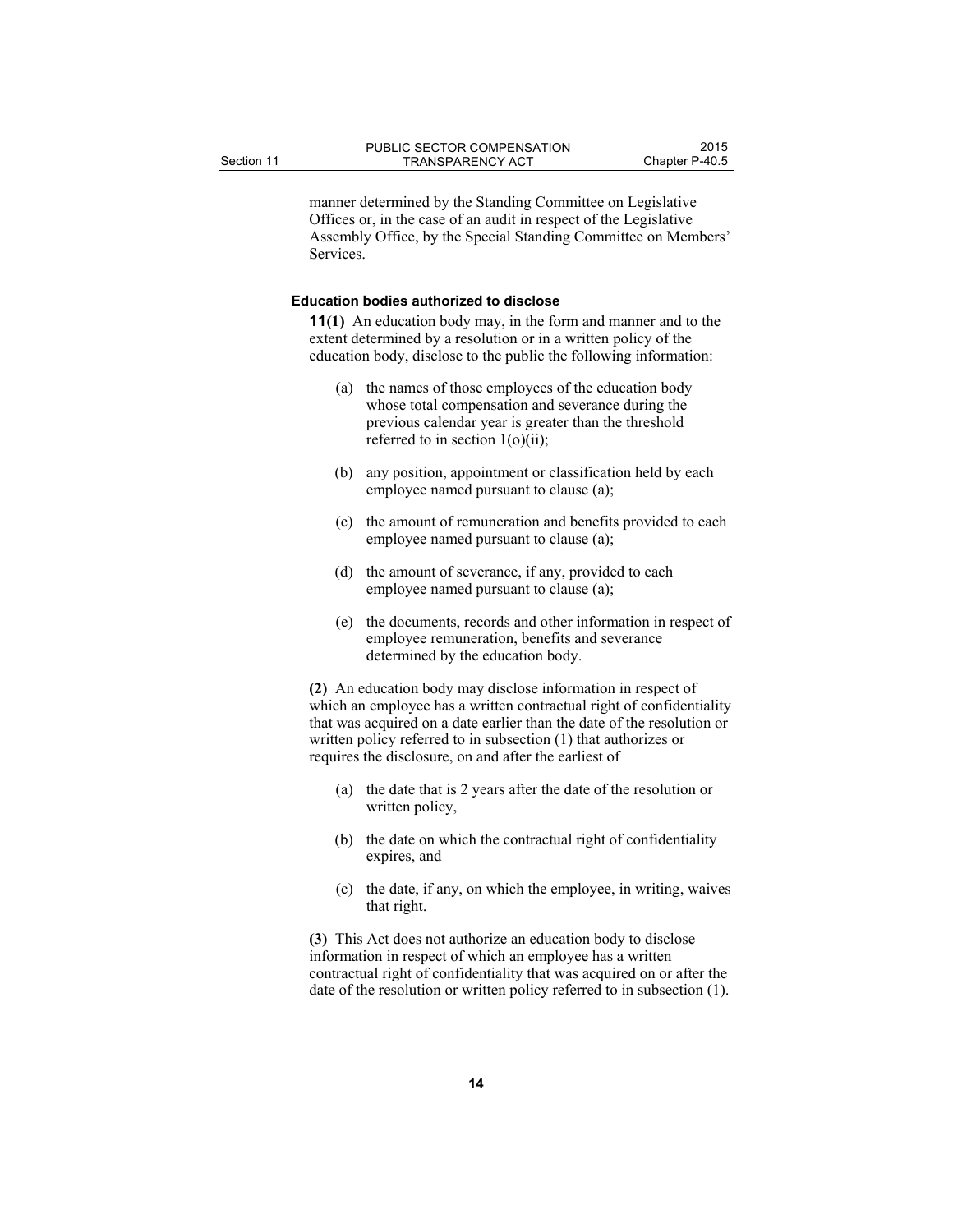#### **Municipal authorities authorized to disclose**

**12(1)** A municipal authority may, in the form and manner and to the extent determined by bylaw, disclose to the public the following information:

- (a) the names of those employees of the municipal authority whose total compensation and severance during the previous calendar year is greater than the threshold referred to in section 1(o)(ii);
- (b) any position, appointment or classification held by each employee named pursuant to clause (a);
- (c) the amount of remuneration and benefits provided to each employee named pursuant to clause (a);
- (d) the amount of severance, if any, provided to each employee named pursuant to clause (a);
- (e) the documents, records and other information in respect of employee remuneration, benefits and severance determined by the municipal authority.

**(2)** A municipal authority may disclose information in respect of which an employee has a written contractual right of confidentiality that was acquired on a date earlier than the date of the bylaw referred to in subsection (1) that authorizes or requires the disclosure, on and after the earliest of

- (a) the date that is 2 years after the date of the bylaw,
- (b) the date on which the contractual right of confidentiality expires, and
- (c) the date, if any, on which the employee, in writing, waives that right.

**(3)** This Act does not authorize a municipal authority to disclose information in respect of which an employee has a written contractual right of confidentiality that was acquired on or after the date of the bylaw referred to in subsection (1).

#### **Disclosure permitted despite other laws**

**13(1)** A disclosure required or authorized in accordance with this Act does not contravene any enactment made on or before the day this Act comes into force.

**(2)** Except as provided in this Act, a disclosure required or authorized by this Act or the regulations does not breach or contravene any contractual or other legal right of confidentiality.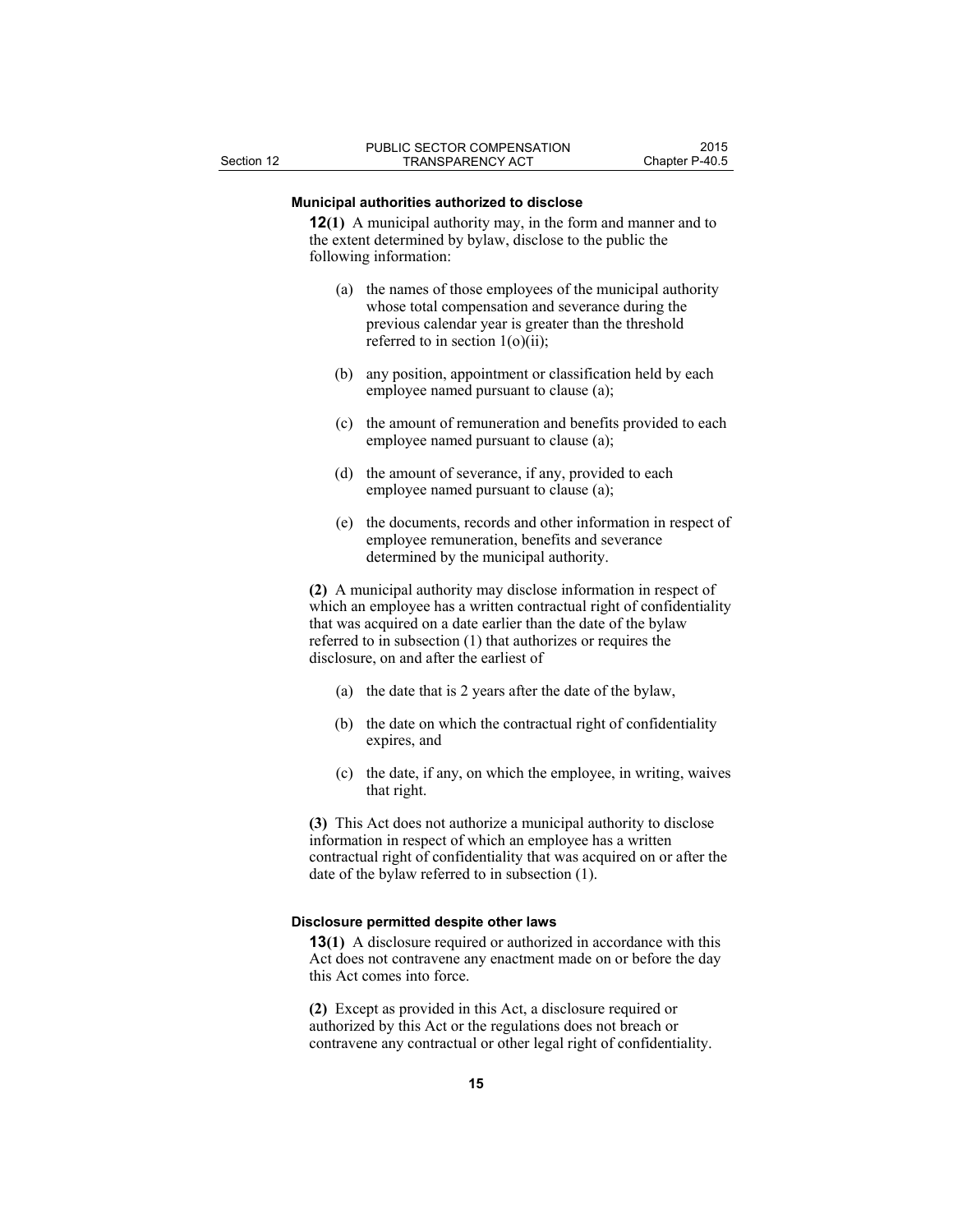**(3)** No cause of action lies against any person by reason of a disclosure required or authorized by this Act or the regulations.

#### **Comprehensive review**

**14(1)** A committee of the Legislative Assembly must begin a comprehensive review of this Act and the regulations made under it

- (a) by January 1, 2019, and
- (b) thereafter, every 4 years after the date on which the previous committee submits its final report under subsection (2).

**(2)** A committee must submit a final report to the Legislative Assembly within 6 months after beginning a review under subsection  $(1)$ .

**(3)** The report of a committee may include the committee's recommendation for amendments to this Act, the regulations made under this Act or any other enactment.

#### **Regulations**

**15(1)** The Lieutenant Governor in Council may make regulations

- (a) defining terms used but not defined in this Act;
- (b) further defining "compensation" or setting out criteria respecting compensation for the purposes of section 1(b);
- (c) further defining "health service provider" or respecting the identification of any individual or any part or all of an organization or body as a health service provider for the purposes of section 1(d);
- (d) further defining "non-monetary benefits" or setting out criteria respecting non-monetary benefits for the purposes of section  $1(i)(i)$  and (ii);
- (e) further defining "practitioner" or respecting the identification of practitioners for the purposes of section  $1(k);$
- (f) identifying as a public agency for the purposes of section 1(l)(ii) a body to which the *Alberta Public Agencies Governance Act* does not apply;
- (g) identifying any part or all of a person, organization or body as a public sector body for the purposes of section  $1(m)(iv)$ ;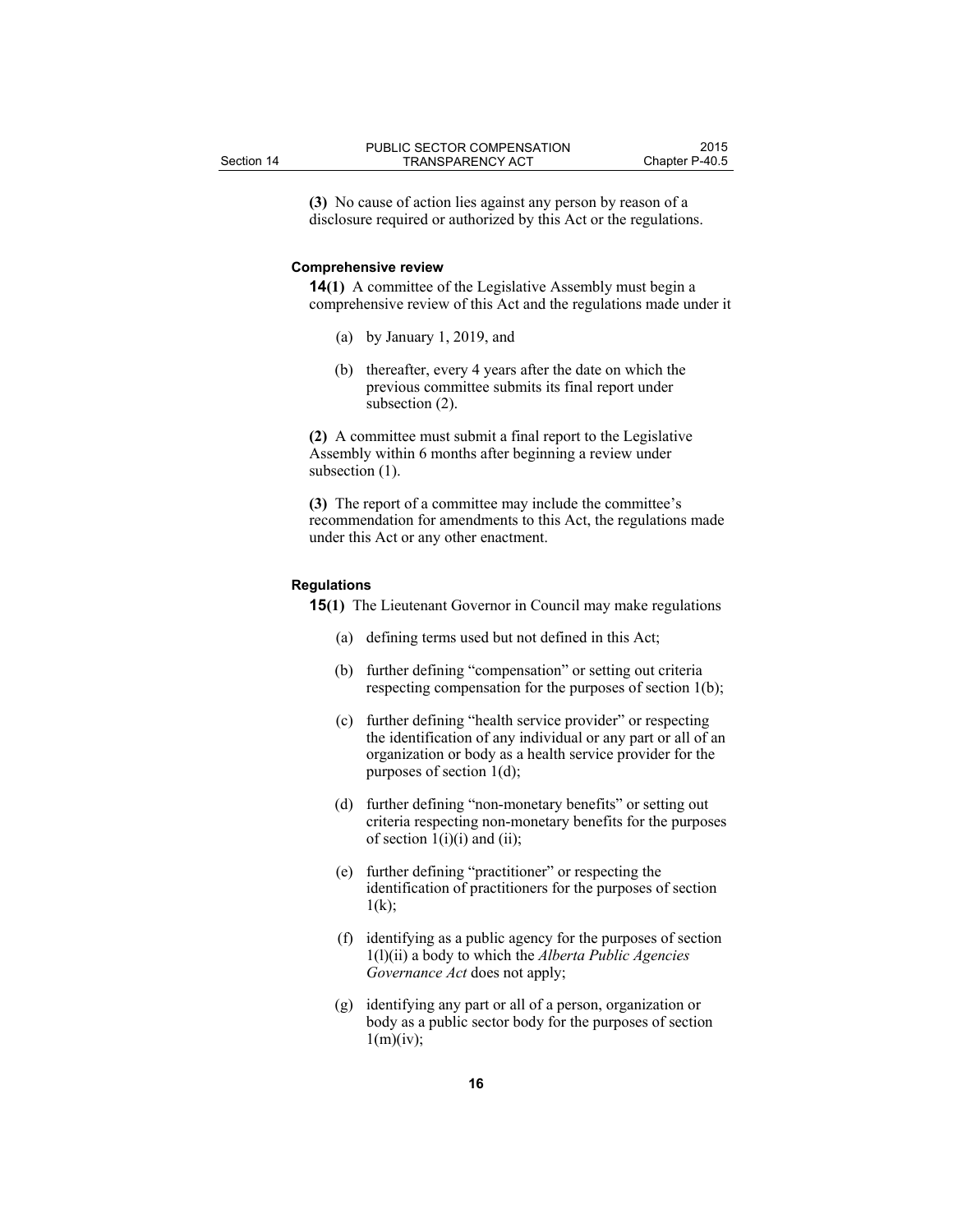| (h) | further defining "severance" for the purposes of section<br>1(n);                                                                                                                                                                                                                                   |
|-----|-----------------------------------------------------------------------------------------------------------------------------------------------------------------------------------------------------------------------------------------------------------------------------------------------------|
| (i) | respecting the disclosure in partial or redacted form of                                                                                                                                                                                                                                            |
|     | a contract referred to in section $2(1)(b)$ or (c) or that<br>(i)<br>must be disclosed under section $3(2)(e)(ii)$ , and                                                                                                                                                                            |
|     | a document, record or other information that must be<br>(ii)<br>disclosed under section $2(2)(i)$ or $3(2)(e)(ii)$ ;                                                                                                                                                                                |
| (j) | respecting exemptions from or additions to the<br>requirement to disclose                                                                                                                                                                                                                           |
|     | a contract referred to in section $2(1)(b)$ or (c) or that<br>(i)<br>must be disclosed under section $3(2)(e)(ii)$ , and                                                                                                                                                                            |
|     | a document, record or other information that must be<br>(ii)<br>disclosed under section $2(2)(i)$ or $3(2)(e)(ii)$ ;                                                                                                                                                                                |
| (k) | respecting the documents, records and other information<br>to be provided in a statement of remuneration under<br>section 2(2)(i) or 3(2)(e)(ii);                                                                                                                                                   |
| (1) | respecting the period, if any, during which a public sector<br>body identified by a regulation under clause (g) shall not<br>disclose information in respect of which an employee or<br>member has a written contractual right of confidentiality<br>for the purposes of section $3(4)$ and $(5)$ ; |
| (m) | further defining or setting out criteria in respect of<br>"Alternative Relationship Plan", "health services" and<br>"publicly funded health services", for the purposes of<br>section $5(1)$ ;                                                                                                      |
| (n) | respecting any matter or thing relating to a regulation<br>under section $5(2)$ or (3), including the identification of<br>any individual or any part or all of an organization or<br>body as a health entity for the purposes of section $5(3)(e)$ ;                                               |
|     | (o) respecting the applications that may be made                                                                                                                                                                                                                                                    |
|     | (i)<br>under section $6(2)(a)$ by an employee of the<br>Government of Alberta,                                                                                                                                                                                                                      |
|     | under section $6(2)(b)$ by a public sector body or an<br>(ii)<br>employee or member of a public sector body, and                                                                                                                                                                                    |
|     | under section $6(2)(c)$ by a practitioner, a health entity<br>(iii)<br>or a health service provider;                                                                                                                                                                                                |
| (p) | respecting the exemptions referred to in section $6(3)$ ;                                                                                                                                                                                                                                           |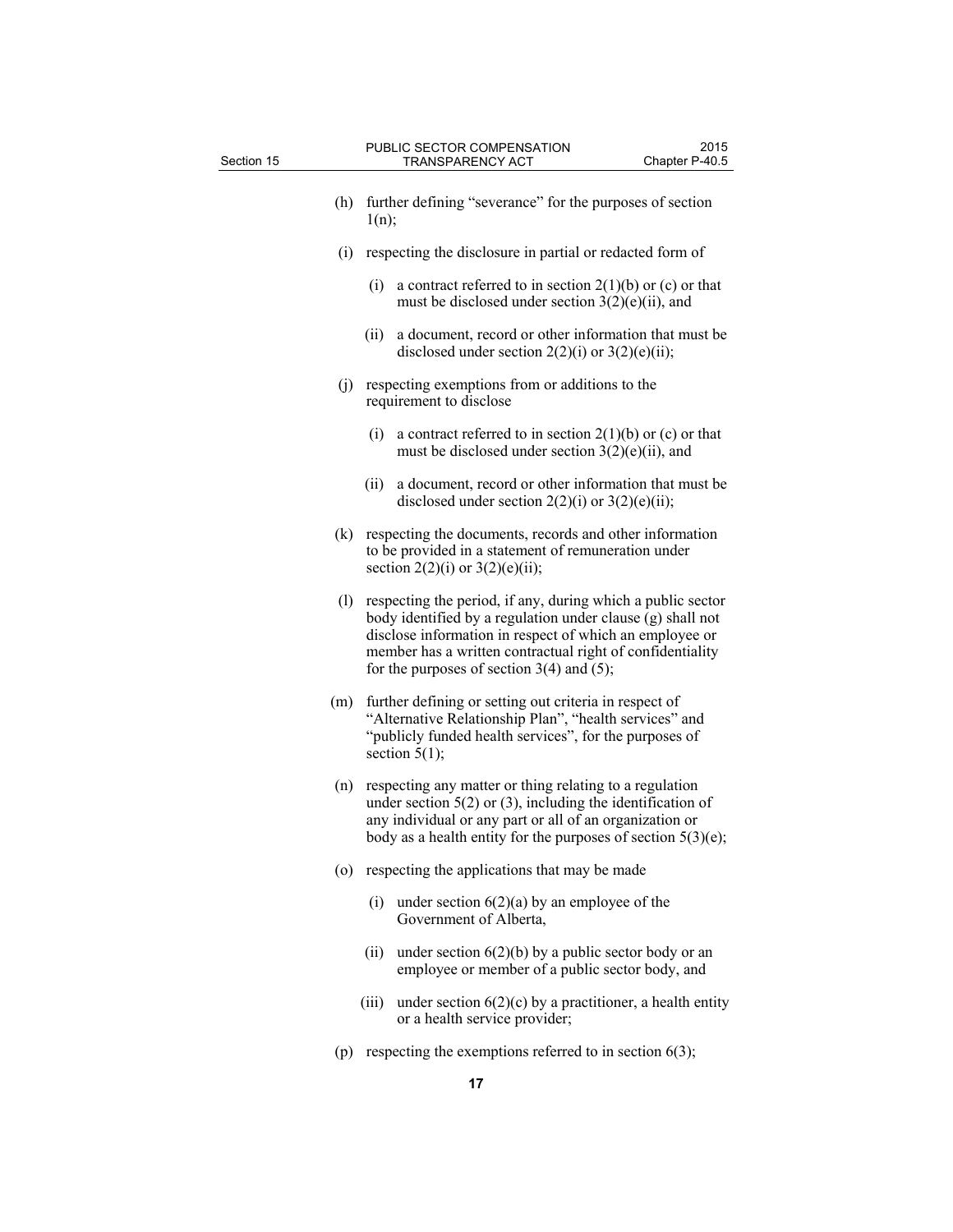| (q) respecting the applications that may be made                                                                                                                                                                                                                                                                                                          |
|-----------------------------------------------------------------------------------------------------------------------------------------------------------------------------------------------------------------------------------------------------------------------------------------------------------------------------------------------------------|
| (i) under section $7(5)(a)$ by a public sector body, and                                                                                                                                                                                                                                                                                                  |
| (ii) under section $7(5)(b)$ by a health entity;                                                                                                                                                                                                                                                                                                          |
| (r) respecting the extension of deadlines referred to in section<br>7(6);                                                                                                                                                                                                                                                                                 |
| (s) respecting an audit referred to in section $8$ or $9$ ;                                                                                                                                                                                                                                                                                               |
| (s.1) respecting the disclosure to be made in respect of a public<br>sector body that is dissolved or amalgamated or that<br>otherwise ceases to exist, including determining who is<br>required to prepare and disclose the statement of<br>remuneration, and the deadline by which the disclosure<br>must be made;                                      |
| (t) respecting any other matter or thing the Lieutenant<br>Governor in Council considers necessary or expedient to<br>carry out the intent of this Act.                                                                                                                                                                                                   |
| (2) A regulation made under this section may apply to all persons,<br>organizations, bodies or entities or to a class of persons,<br>organizations, bodies or entities to which this Act applies, and there<br>may be different regulations for different classes of such persons,<br>organizations, bodies or entities.<br>2015 cP-40.5 s15;2016 c19 s10 |

**16** to **24** *(These sections amend other Acts; the amendments have been incorporated into those Acts.)*